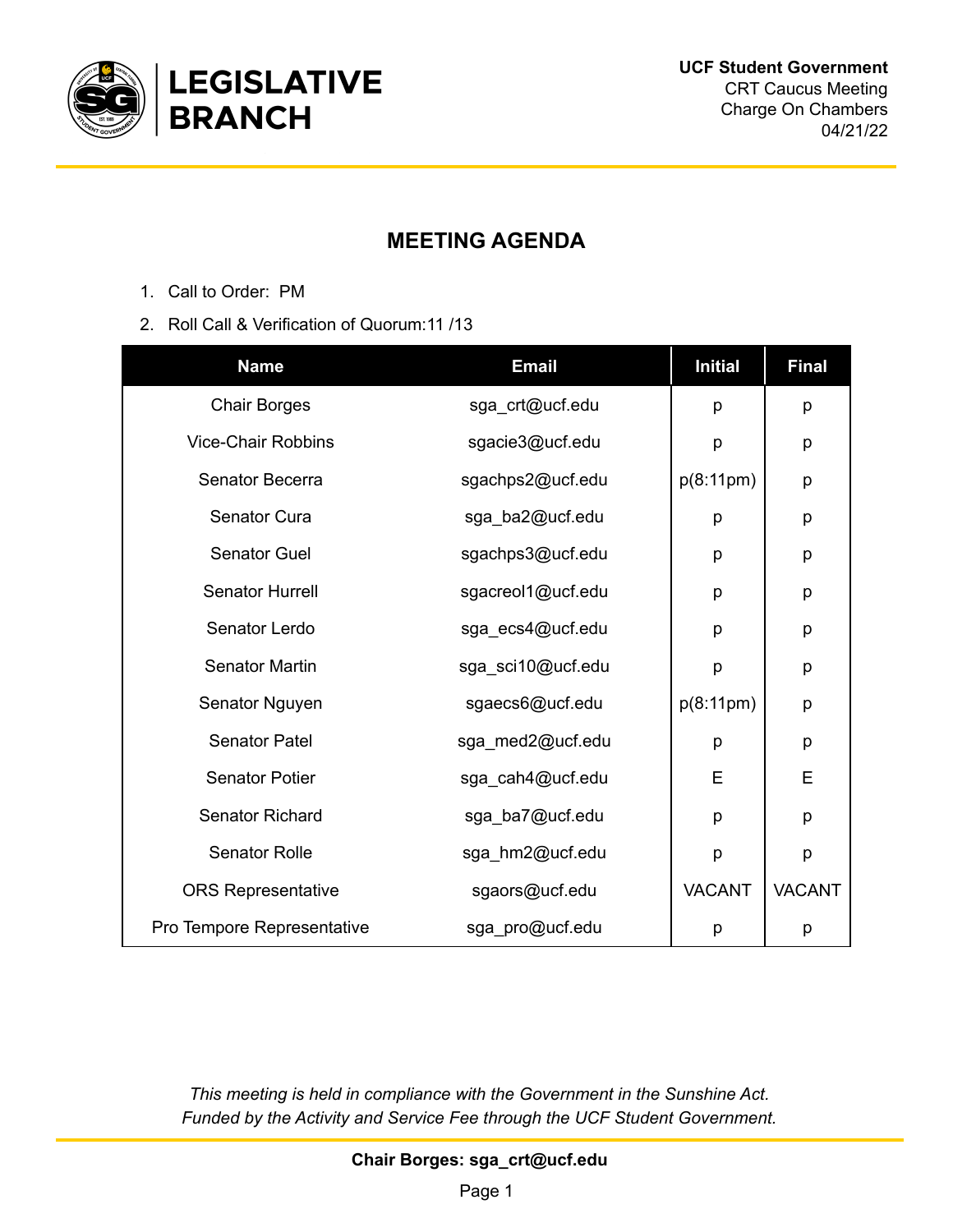

- 3. Approval of the Minutes: 0 [04/20/22](https://docs.google.com/document/d/1dYAaISsH_0GGIxQNYcJG_SZLaP3tNrD947uTW85TBnY/edit) CRT Meeting Agenda approved gc
- 4. Approval of the Agenda: approved gc
- 5. Announcements from the Chair
	- a. Hey guys, great work yesterday, only three more allocations to see we got this!
- 6. Announcements from the Vice-Chair
	- a. none
- 7. Announcements from Committee Members
	- a. none
- 8. Announcements from Non-Committee Members
	- a. none
- 9. Old Business
	- a. Allocations
		- i.  $54-021$  (Farid Abuid)
			- 1. Speech
				- a. The SAE National Aero Design competition is an international competition in which this student was tasked with building an aircraft with their team as part of a senior design project. This team of students will represent UCF against many other collegiate teams, including teams from India and Europe. This team was selected over 5 other UCF teams doing the same project, and have worked very hard to get to this point.
			- 2. Questioning
				- a. Senator Guel: What questions were asked?
					- i. Chair borges: asked all conf. of the tracker
			- 3. Debate
				- a. Senator Beccera: Benefits UCF!
			- 4. Vote
				- a. 13-0-0
		- ii. [54-022](https://drive.google.com/drive/folders/1Tspjaq-fUVANgwJ6I4nXVkAYPRS9BMWR) (Seth Drogowitz)
			- 1. Speech
				- a. The SAE National Aero Design competition is an international competition in which this student was tasked with building an

*This meeting is held in compliance with the Government in the Sunshine Act. Funded by the Activity and Service Fee through the UCF Student Government.*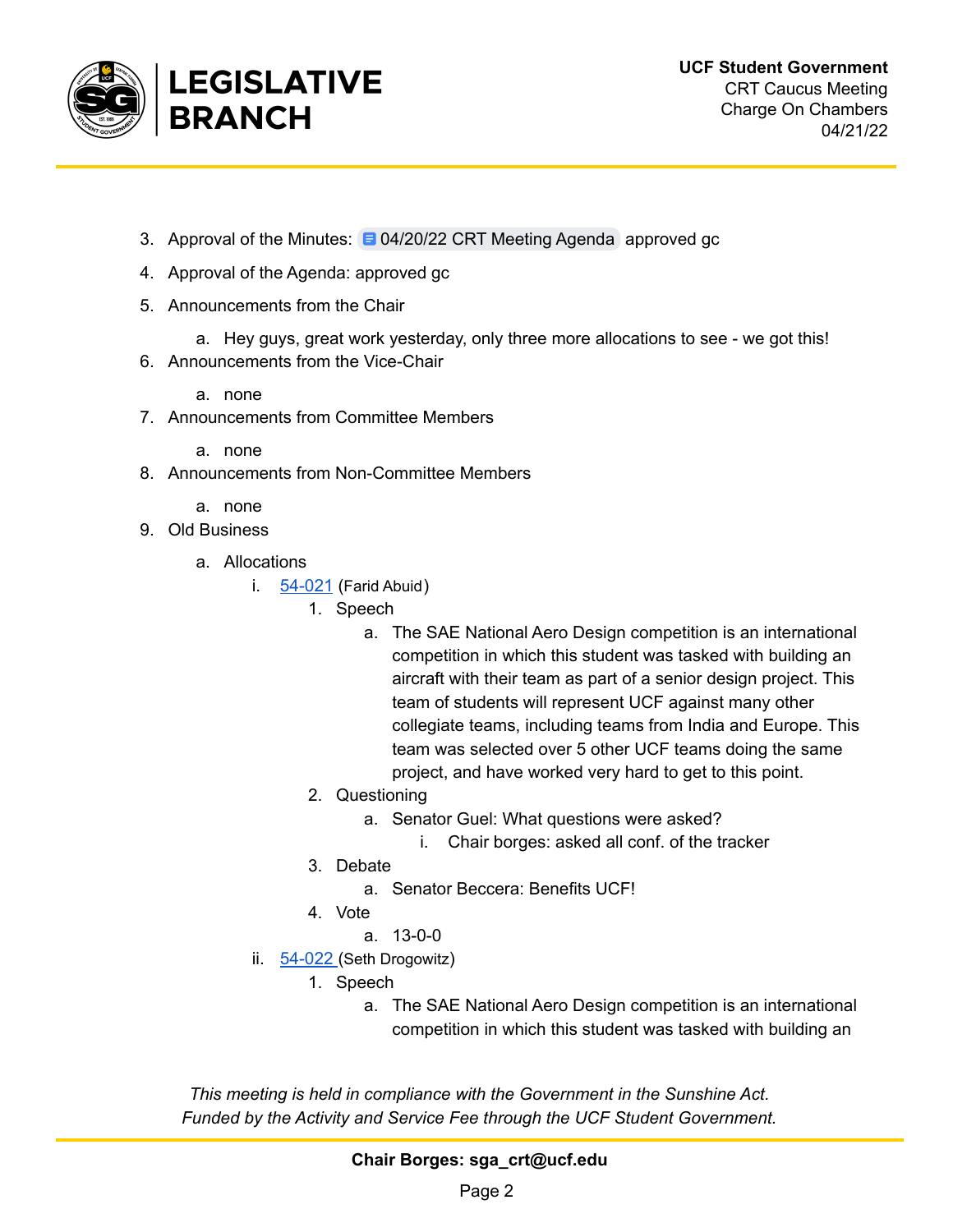

aircraft with their team as part of a senior design project. This team of students will represent UCF against many other collegiate teams, including teams from India and Europe. This team was selected over 5 other UCF teams doing the same project, and have worked very hard to get to this point.

- 2. Questioning
	- a. Senator Guel: Did you ask the same questions?
		- i. Chair Borges: Yes
- 3. Debate
	- a. Senator Cura: Lovely, super cool
	- b. Senator Martin: Agreed, vote
- 4. Vote
	- a. 13-0-0
- iii. [54-025](https://drive.google.com/drive/folders/1wePG1SrHGaJkJXwATrACAVsgfSPG20Ws) (Farhan Nesar)
	- 1. Speech
		- a. The SAE National Aero Design competition is an international competition in which this student was tasked with building an aircraft with their team as part of a senior design project. This team of students will represent UCF against many other collegiate teams, including teams from India and Europe. This team was selected over 5 other UCF teams doing the same project, and have worked very hard to get to this point.
	- 2. Questioning
		- a. Senator Guel: Did you ask the same questions?
			- i. Chair Borges: yes
	- 3. Debate
		- a. Senator Richard: Dejavu
	- 4. Vote
		- a. 13-0-0
- 10. New Business
	- a. None
- 11. Member Discussion
	- a. Guel: Chair is killing it!
	- b. Beccera:killing it!

*This meeting is held in compliance with the Government in the Sunshine Act. Funded by the Activity and Service Fee through the UCF Student Government.*